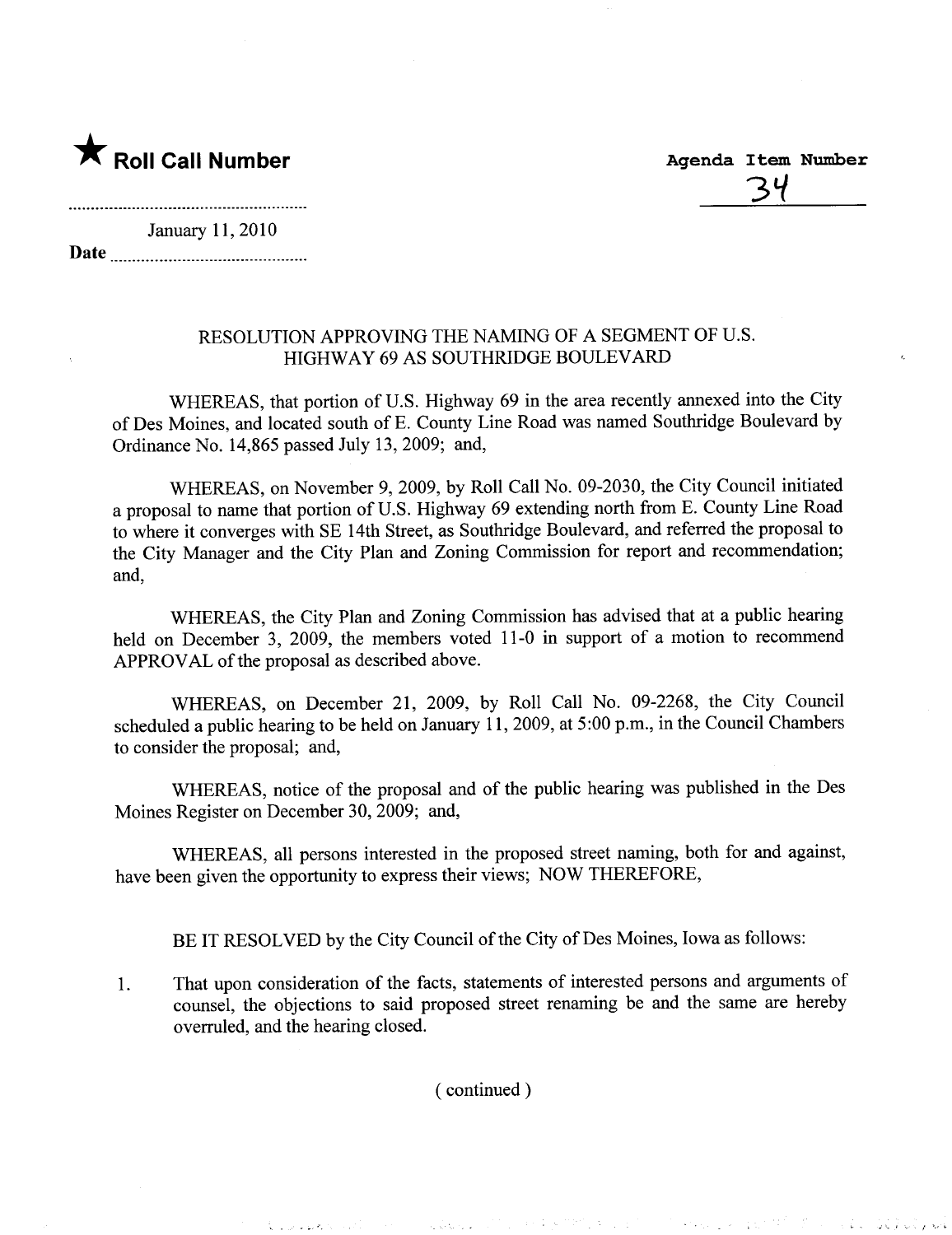

|    | Agenda Item Number |
|----|--------------------|
| 34 |                    |
|    |                    |

January 11,2010 Date

-2-

2. The naming of that portion of U.S. Highway 69 in the City of Des Moines, extending north from E. County Line Road to where it converges with SE 14th Street, as Southridge Boulevard, is hereby approved, subject to final passage of the appropriate ordinance.

MOVED by to adopt.

FORM APPROVED:

Roger K. Brown

Assistant City Attorney C:\RogWacate\Rename\Southridge Blvd\RC hrg.doc

| <b>COUNCIL ACTION</b> | <b>Yeas</b> | <b>Navs</b> | Pass | Absent          | <b>CERTIFICATE</b>                                                                                   |  |  |  |
|-----------------------|-------------|-------------|------|-----------------|------------------------------------------------------------------------------------------------------|--|--|--|
| <b>COWNIE</b>         |             |             |      |                 |                                                                                                      |  |  |  |
| <b>COLEMAN</b>        |             |             |      |                 | I, DIANE RAUH, City Clerk of said City hereby                                                        |  |  |  |
| <b>GRIESS</b>         |             |             |      |                 | certify that at a meeting of the City Council of<br>said City of Des Moines, held on the above date, |  |  |  |
| <b>HENSLEY</b>        |             |             |      |                 | among other proceedings the above was adopted.                                                       |  |  |  |
| <b>MAHAFFEY</b>       |             |             |      |                 |                                                                                                      |  |  |  |
| <b>MEYER</b>          |             |             |      |                 | IN WITNESS WHEREOF, I have hereunto set my<br>hand and affixed my seal the day and year first        |  |  |  |
| <b>MOORE</b>          |             |             |      |                 | above written.                                                                                       |  |  |  |
| <b>TOTAL</b>          |             |             |      |                 |                                                                                                      |  |  |  |
| <b>MOTION CARRIED</b> |             |             |      | <b>APPROVED</b> |                                                                                                      |  |  |  |
|                       |             |             |      |                 |                                                                                                      |  |  |  |
|                       |             |             |      | Mayor           | <b>City Clerk</b>                                                                                    |  |  |  |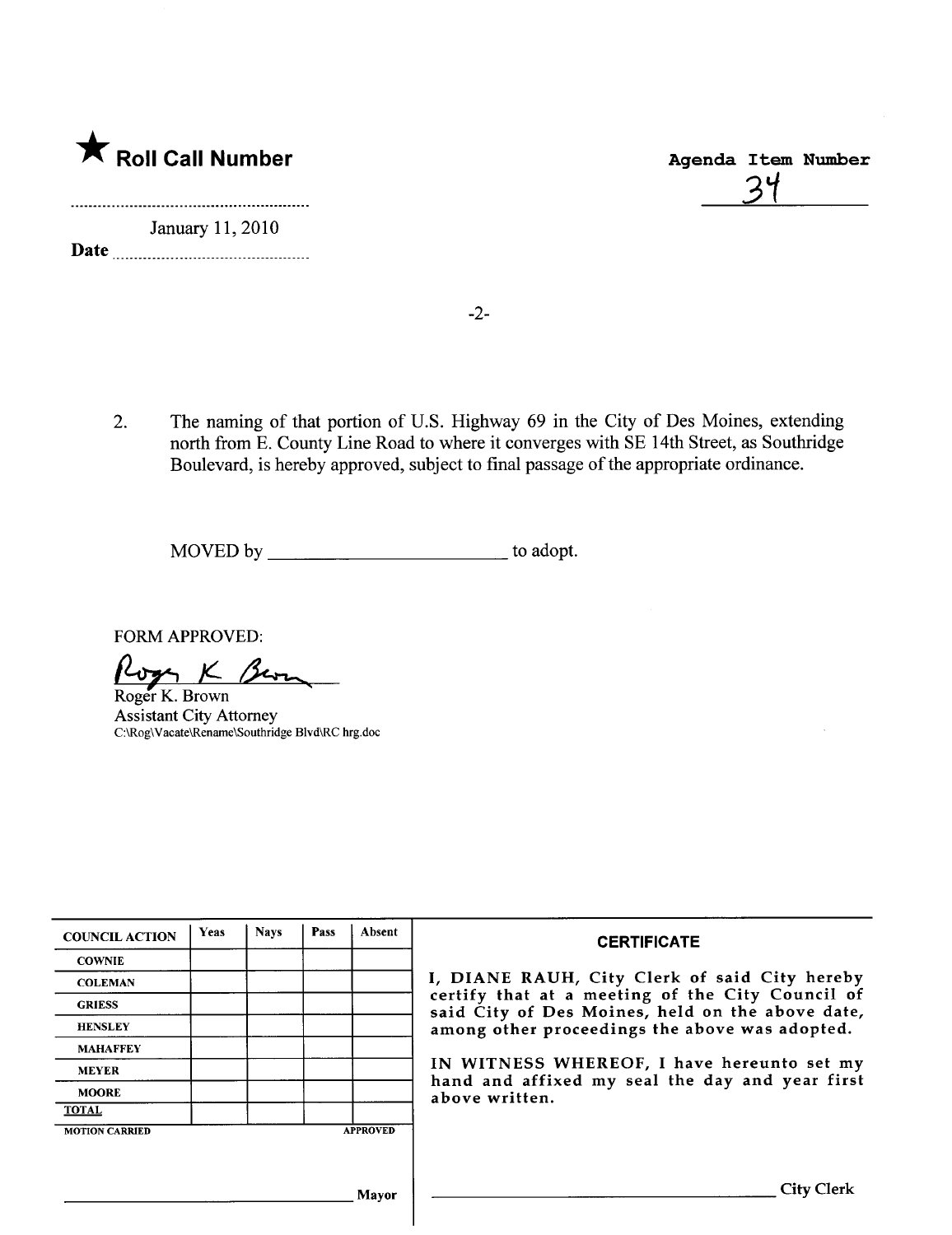December 4, 2009

Honorable Mayor and City Council City of Des Moines, Iowa

Members:

Communication from the City Plan and Zoning Commission advising that at their meeting held December 3, 2009, the following action was taken:

### COMMISSION RECOMMENDATION:

After public hearing, the members voted 11-0 as follows:

| <b>Commission Action:</b> | Yes | Nays | Pass | Absent |
|---------------------------|-----|------|------|--------|
| Leisha Barcus             | х   |      |      |        |
| JoAnne Corigliano         | х   |      |      |        |
| <b>Shirley Daniels</b>    | Х   |      |      |        |
| <b>Jacqueline Easley</b>  | Χ   |      |      |        |
| Dann Flaherty             | Х   |      |      |        |
| <b>Ted Irvine</b>         | Х   |      |      |        |
| Jeffrey Johannsen         | Х   |      |      |        |
| Greg Jones                | х   |      |      |        |
| <b>Jim Martin</b>         | х   |      |      |        |
| <b>Brian Millard</b>      | х   |      |      |        |
| <b>William Page</b>       | Х   |      |      |        |
| <b>Mike Simonson</b>      |     |      |      | х      |
| Kent Sovern               |     |      |      | Х      |

APPROVAL of a City Council initiated request to rename that portion of U.S. Highway 69, extending north from East County Line Road to a point where it converges with Southeast  $14<sup>th</sup>$  Street as Southridge Boulevard. Southeast 14<sup>th</sup> Street, as Southridge Boulevard.

Written Responses

1 In Favor

2 In Opposition

## STAFF RECOMMENDATION TO THE P&Z COMMISSION

Staff recommends approval of renaming the subject segment of U.S. Highway 69 to Southridge Boulevard.

## STAFF REPORT

- i. GENERAL INFORMATION
- 1. Purpose of Request: The City Council on November 9, 2009, initiated the renaming of the segment of US Highway 69 to Southridge Boulevard in order to give it an official City street name.
- 2. Size of Site: Approximately 5,900 lineal feet.
- 3. Existing Land Use (site): U.S. Highway 69.
- 4. Adjacent Land Use and Zoning:



ARMORY BUILDING 602 ROBERT D. RAY DRIVE DES MOINES, IOWA 50309 -1881 (515) 283-4182

> ALL-AMERICA CITY 1949,1976,1981 2003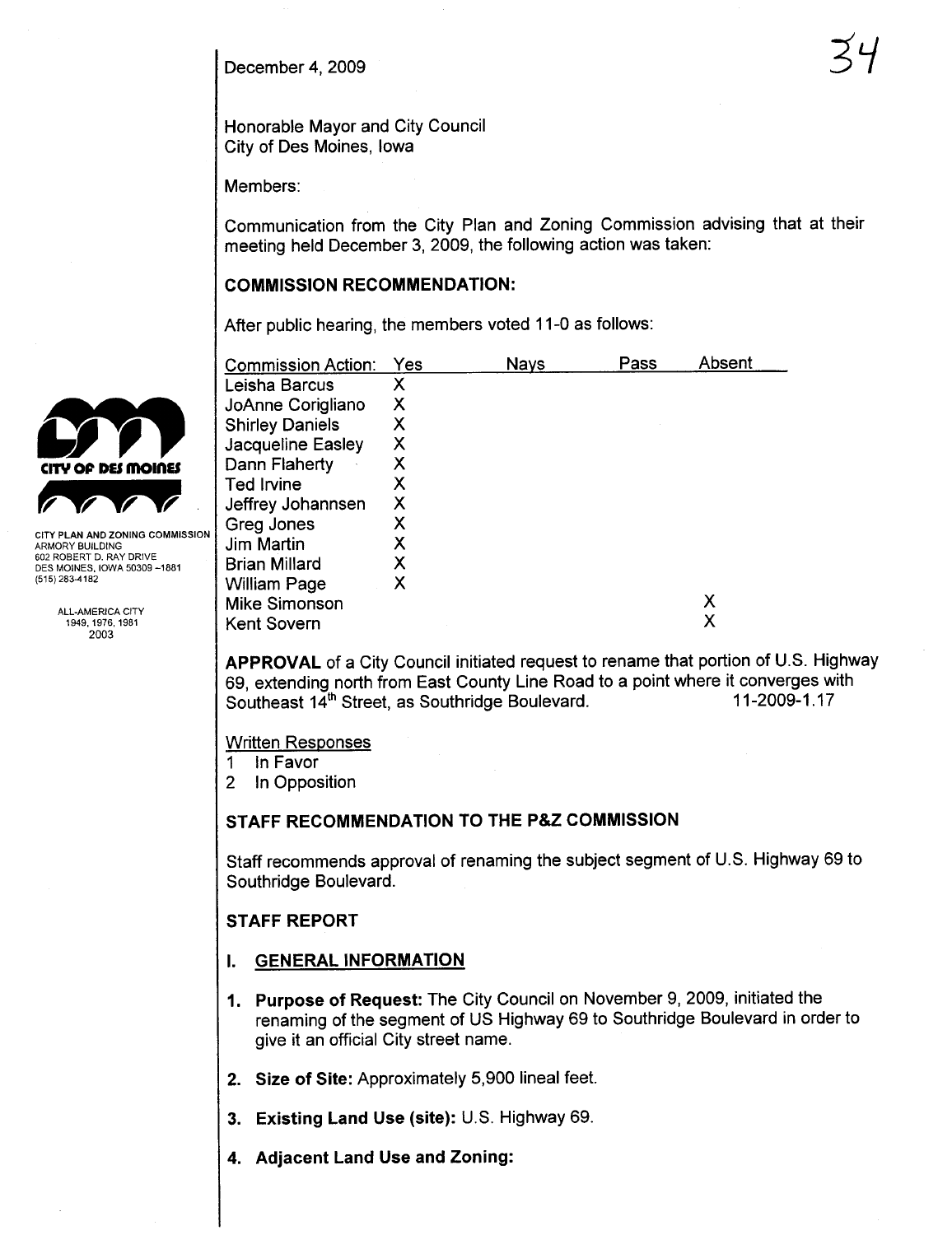North - "C-1", "C-2", "R-5", "R1-80" & "PUD" - Uses include the South Glen Family Medical Practice, Artcraft Printing, Hillock Estates Mobile Home Park, and undeveloped land.

South - "C-2", & "R1-60" - Use is undeveloped land.

- 6. General Neighborhood/Area Land Uses: The subject property is located along the southern city limits north of East County Line Road converging with Southeast 14th Street. The area includes a mix of commercial, mobile home, residential, and planned unit development uses.
- 7. Applicable Recognized Neighborhood(s): N/A.
- 8. Relevant Zoning History: On July 13, 2009, the City Council renamed a portion of U.S. Highway 69 south of East County Line Road to Southridge Boulevard by Ordinance No. 14,865.
- 9. Applicable Regulations: The Commission reviews all proposed street name changes to determine whether they will have any impact on the essential public good. The recommendation of the Commission is forwarded to the City Council.

## II. ADDITIONAL APPLICABLE INFORMATION

The subject section of street is generally surrounded by undeveloped land except for two commercial businesses and a mobile home park located to the north. The proposed name change will only impact the addresses of South Glen Family Medical Practice at 7481 U.S Highway 69 and Artcraft Printing located at 7401 U.S. Highway 69.The United States Postal Service will deliver to the old address for one year. This will allow people time to change subscriptions, billings and other records they need to have renewed or updated. Driver's license, vehicle registration and boat registration will not need to be changed until they become due for renewaL. Abstracts do not need to be changed, as the description of the property is based on the legal description, and not on the address.

#### SUMMARY OF DISCUSSION

There was no discussion

## CHAIRPERSON OPENED THE PUBLIC HEARING

There was no one in the audience to speak in opposition.

# CHAIRPERSON CLOSED THE PUBLIC HEARING

#### COMMISSION ACTION

Brian Milard moved staff recommendation to approve of renaming the subject segment of U.S. Highway 69 to Southridge Boulevard.

Motion passed 11-0

Respectfully submitter

Michael Ludwig, AICP-**Planning Administrator** 

MGL:clw

Attachment